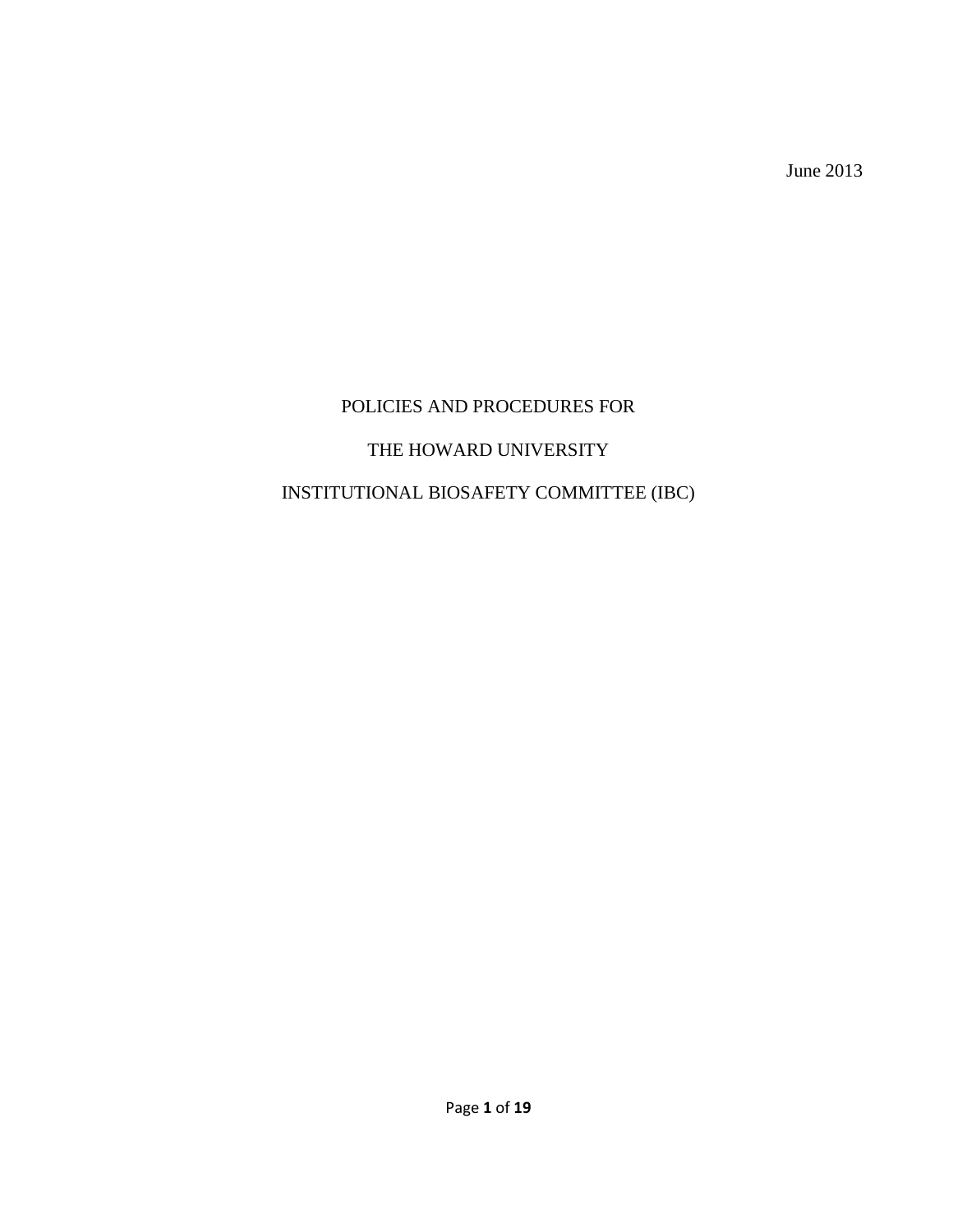### **CONTENTS**

| SECTION 1: PURPOSE AND SCOPE OF POLICIES AND PROCEDURES -----------------------------------3 |  |
|----------------------------------------------------------------------------------------------|--|
|                                                                                              |  |
|                                                                                              |  |
| SECTION 4: DUTIES OF INSTITUTIONAL SAFETY COMMITTEE (IBC) ------------------------------- 5  |  |
|                                                                                              |  |
| SECTION 6: PROTOCOLS REQUIRING SUBMISSION TO THE IBC & REVIEW PROCESS -------- 9             |  |
|                                                                                              |  |
|                                                                                              |  |
|                                                                                              |  |
| SECTION 10: REVIEW AND UPDATE OF THESE POLICIES AND PROCEDURES ------------------- 15        |  |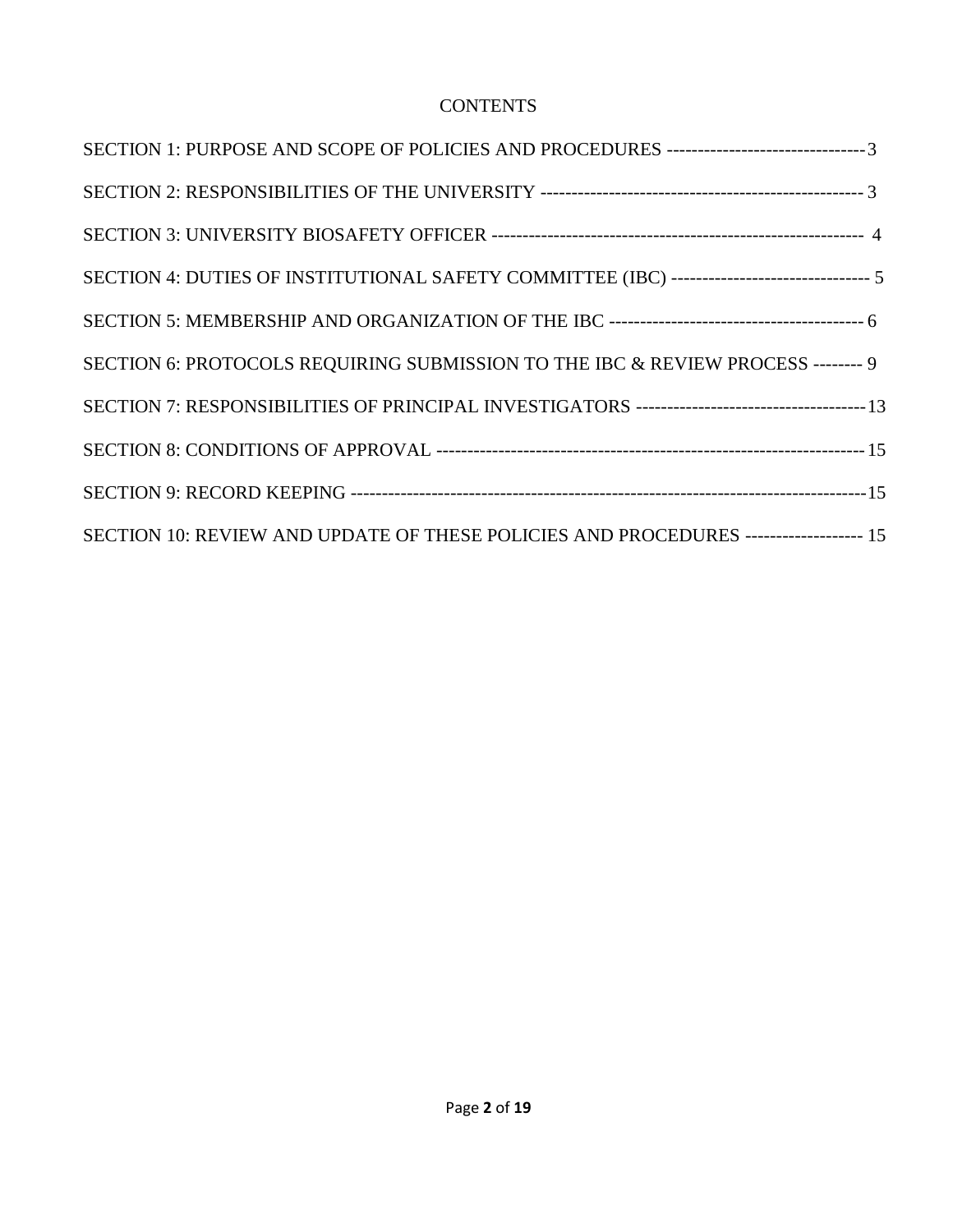### **SECTION 1: PURPOSE AND SCOPE OF POLICIES AND PROCEDURES**

- **1.1 Purpose:** The purpose of these Policies and Procedures is to set forth the charge of the University's Institutional Biosafety Committee (IBC). The IBC is charged with
- 1.1.1 Reviewing and approving any proposed IBC Research prior to its initiation in compliance with the *NIH Guidelines for Research Involving Recombinant or Synthetic Nucleic Acid Molecules (NIH Guidelines)* and CDC/NIH Guidelines for *Biosafety in Microbiological and Biomedical Laboratories (CDC/NIH Guidelines)*. The scope of IBC research is defined in Section 1.2.
- 1.1.2 Establishing policies and procedures that the IBC will follow in its initial and continuing review of IBC Research.
- **1.2 Scope:** These policies and procedures apply to all investigators, who intent to and who are involved in research sponsored by the University and/or conducted at the University facilities (regardless of its funding source) that involves:
	- a) biological toxins,
	- b) infectious agents,
	- c) select biologic agents,
	- d) recombinant or synthetic nucleic acid molecules, cells, organisms or viruses containing such molecules (*NIH Guideline* Research), and
	- e) blood, unfixed tissues, primary and established cell culture derived from human or non-human primates.

(These terms will be defined in Section 6.1, including exempt experiments.)

# **SECTION 2: RESPONSIBILITIES OF THE UNIVERSITY**

- **2.1 General Information:** In order to ensure that all IBC Research is carried out in accordance with the *NIH Guidelines* and *CDC/NIH Guidelines*. Howard, acting through these Policies and Procedures, and through the committees and positions established by these Policies and Procedures, has performed the responsibilities set forth below and continues to carry out any such ongoing responsibilities:
- 2.1.1 Establish and implement policies that provide for the safe conduct of recombinant or synthetic nucleic acid molecules research and that ensure compliance with the *NIH Guidelines*.
- 2.1.2 Establish an Institutional Biosafety Committee (IBC) that meets the requirements and carries out the functions detailed in Sections 4 and 5.
- 2.1.3 Appoint a University Biosafety Officer (UBSO). The University Biosafety Officer carries out the duties specified in Section 3.
- 2.1.4 Appoint at least one individual with expertise in plant, plant pathogen, or plant containment principles (who is a member of the IBC) if the University conducts recombinant or synthetic nucleic acid molecules research that requires IBC approval in accordance with *Appendix P*, *Physical and Biological Containment for Recombinant or synthetic nucleic acid molecules Research Involving Plants* in *NIH Guidelines.*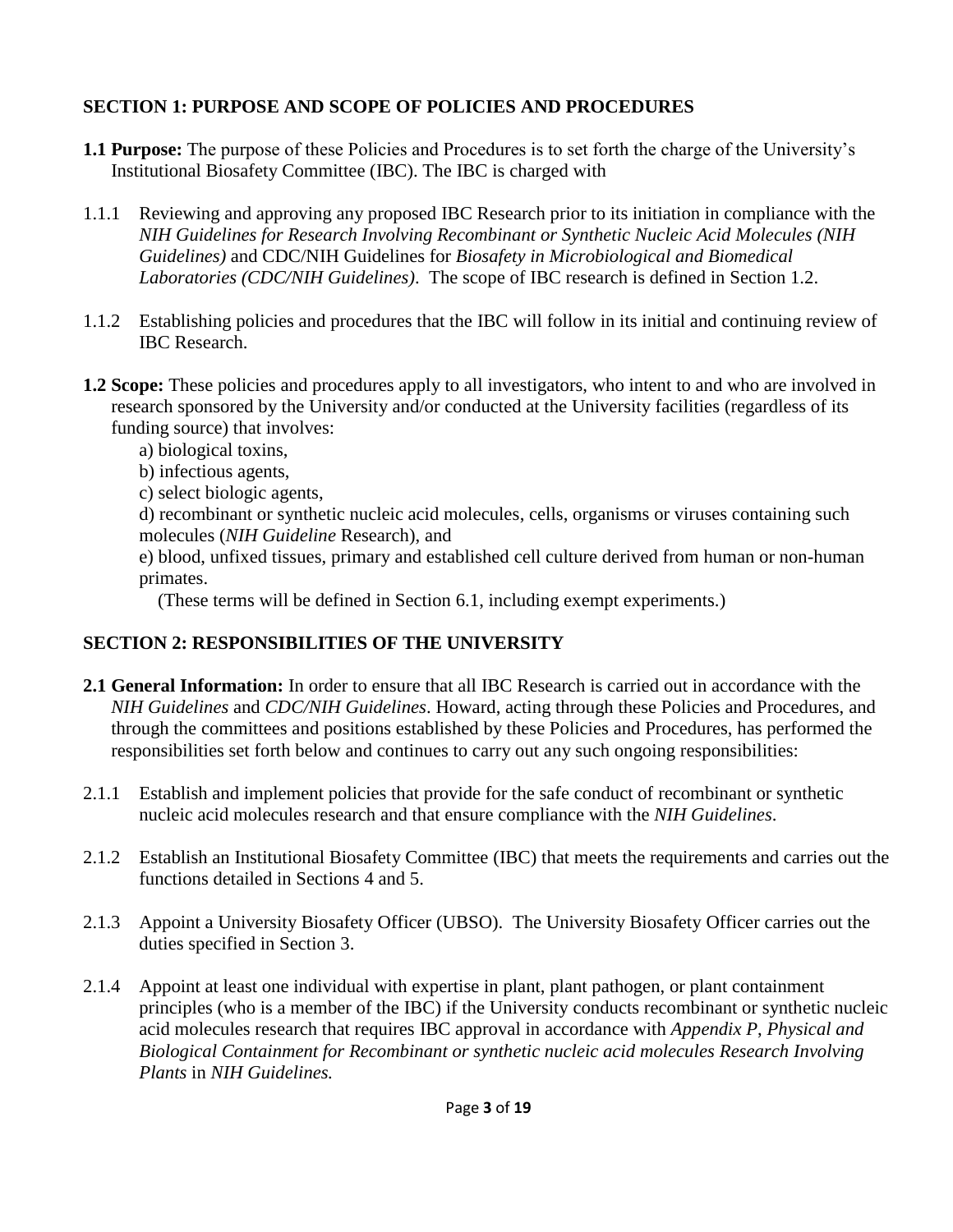- 2.1.5 Appoint at least one individual with expertise in animal containment principles (who is a member of the IBC) if the University conducts recombinant or synthetic nucleic acid molecules research that requires IBC approval in accordance with *Appendix Q*, *Physical and Biological Containment for Recombinant or synthetic nucleic acid molecules Research Involving Animals* in *NIH Guidelines.*
- 2.1.6 Ensure that when the University participates in or sponsors recombinant or synthetic nucleic acid molecules research involving human subjects: a) the IBC has adequate expertise and training (using *ad hoc* committee *or* consultants as deemed necessary), b) all aspects of *Appendix M* in *NIH Guidelines* have been appropriately addressed by the principal investigator (PI); and c) no research participant shall be enrolled in a human gene transfer experiment until the Recombinant or synthetic nucleic acid molecules Advisory Committee (RAC) review process has been completed (see *Appendix M-I-B* in *NIH Guidelines*, *RAC Review Requirements*), IBC approval has been obtained, Institutional Review Board (IRB) approval has been obtained, and all applicable regulatory authorizations have been obtained. IBC approval must be obtained when recombinant or synthetic nucleic acid molecules material will be administered to human subjects.
- 2.1.7 Assist and ensure compliance with the *NIH Guidelines* by PIs conducting research at the University as specified in Section 7.
- 2.1.8 Ensure appropriate training for the IBC Chair and members, University Biosafety Officer and other containment experts (when applicable), PIs, and laboratory staff regarding laboratory safety and implementation of the *NIH Guidelines*. The IBC Chair is responsible for ensuring that IBC members are appropriately trained (define training?). The PI is responsible for ensuring that laboratory staffs are appropriately trained. The University is responsible for ensuring that the PI has sufficient training; however, this responsibility may be delegated to the IBC.
- 2.1.9 Determine the necessity for health surveillance of personnel involved in connection with individual recombinant or synthetic nucleic acid molecules projects; and if appropriate, conduct a health surveillance program for such projects. The University shall establish and maintain a health surveillance program for personnel engaged in large-scale research or production activities involving viable organisms containing recombinant or synthetic nucleic acid molecules molecules that require BL3 containment at the laboratory.

#### **SECTION 3: UNIVERSITY BIOSAFETY OFFICER**

**3.1 Qualifications:** The University Biosafety Officer shall have the experience, education and background that make him/her knowledgeable about laboratory research, biohazards, containment and recombinant or synthetic nucleic acid molecules technology and give him/her the capability to assess the safety of recombinant or synthetic nucleic acid molecules research and identify potential risks to public health and/or the environment. The University Biosafety Officer shall be trained in and receive on-going training in laboratory safety and topics necessary for the implementation of the *NIH Guidelines* and *CDC/NIH Guidelines*. The University Biosafety Officer shall be a member of the Safety Officer's Committee under Howard's Environmental Health and Safety Office (EHSO) and shall be a voting member of the IBC.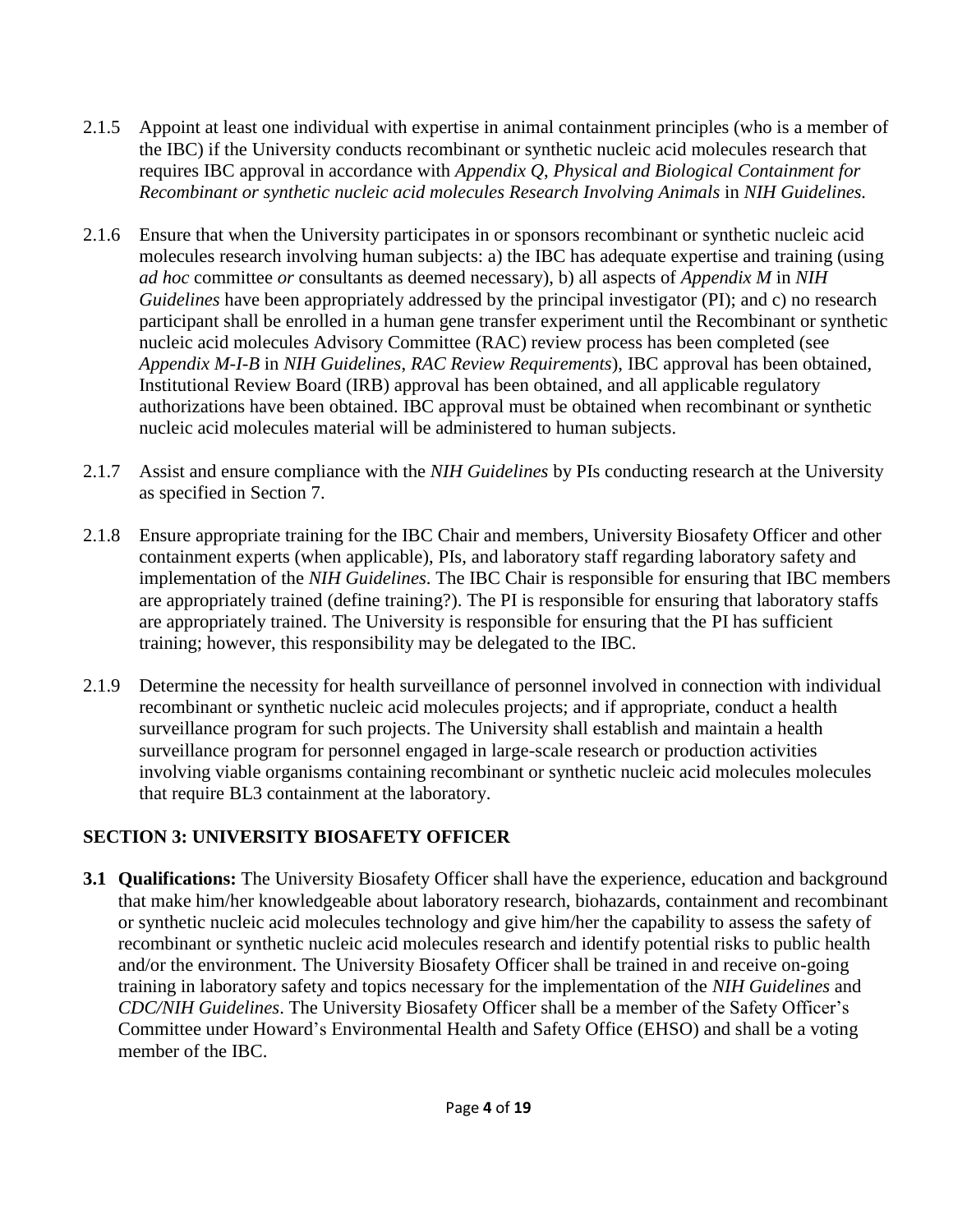**3.2 Duties**: The University Biosafety Officer's duties shall include, but shall not be limited to, the following:

- 3.2.1 Making periodic inspections of laboratories at which research, subject to the jurisdiction of the IBC, is being conducted in to ensure that laboratory standards at the biosafety level for proposed research are rigorously followed and reporting the results of such inspections to the IBC, as well as to any other appropriate compliance units or committees at Howard (e.g., Office of Regulatory Research Compliance (ORRC), IRB).
- 3.2.2 Reporting to the IBC, as well as to any other appropriate compliance units or committees at Howard any significant problems involving or violations of the *NIH Guidelines*, as well any significant accidents or illnesses related to research under the IBC's jurisdiction of which the University Biosafety Officer becomes aware (see section 7.2). The Biosafety Officer also shall be responsible for generating and submitting any reports to NIH OBA or other governmental agencies or sponsors that are required by the *NIH Guidelines*, or other applicable laws or regulations (Office of Biotechnology Activities, National Institutes of Health, 6705 Rockledge Dr., Suite 750, MSC 7985, Bethesda, MD 20892-7985; Phone – (301) 496-9838; FAX – (301) 496-9839.), and that copies of any such reports have been provided to the Biosafety Officer, Chair of the IBC and the Vice President of Research Compliance Office.
- 3.2.3 Developing an emergency plan for handling accidental spills and personnel contamination and investigating laboratory accidents that concern recombinant or synthetic nucleic acid molecules IBC Research, which plans shall be reviewed and approved by the IBC. In addition, the IBC may require PIs to develop specific plans for handling such incidents.
- 3.2.4 Providing advice on laboratory security.
- 3.2.5 Providing technical advice to PIs and the IBC on research safety procedures.
- 3.2.6 Carrying out such other duties as may be assigned from time to time by the IBC, EHSO or other appropriate Howard administrative units.

#### **SECTION 4: DUTIES OF INSTITUTIONAL BIOSAFETY COMMITTEE (IBC)**

- **4.1 General Duties of the IBC**: The IBC's general duties shall include the following:
- 4.1.1 Reviewing and evaluating protocols for IBC research set forth in Section 1.2 that are sponsored or conducted at Howard.
- 4.1.2 Making policy recommendations regarding biosafety, laboratory safety, and related occupational health and safety matters to the University President or his/her designee, for approval and implementation by appropriate units, including, but not limited to, the Environmental Health and Safety Office (EHSO).
- 4.1.3 Recommending procedures for approval of activities involving microbial agents, biological toxins, and hazardous materials of human origin that require special containment facilities or practices,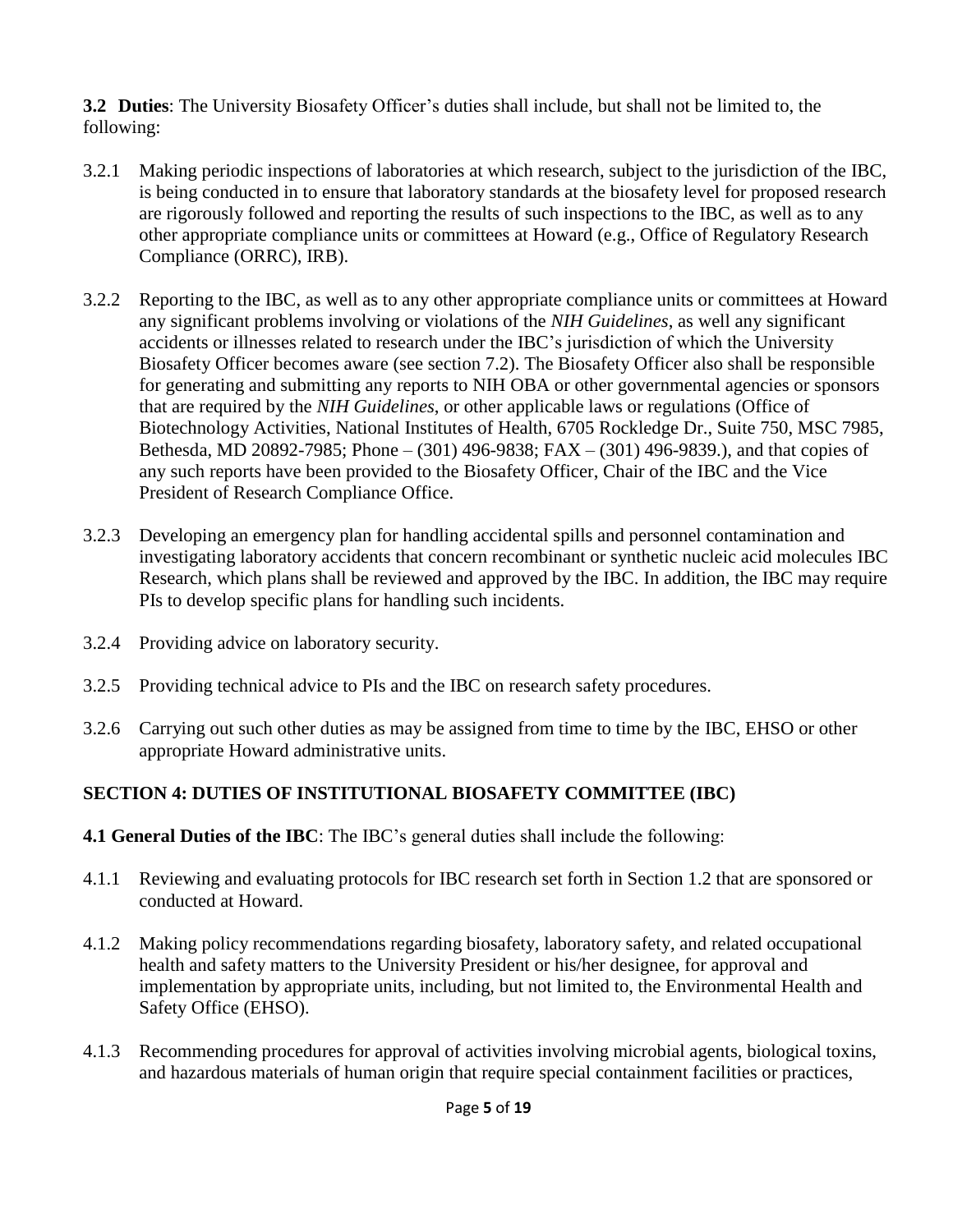which, in the judgment of the IBC, may constitute a hazard to faculty, staff, students or the university and community environment.

- 4.1.4 Reviewing the University Biosafety Officer's reports of accidents or other incidents resulting in the exposure of faculty, staff, students, or the community environment to infectious microorganisms or biohazardous materials, as well as report of non-compliance with established Howard University policies and regulatory requirements regarding the safe conduct or research or use of these materials which are set based on *NIH Guidelines*.
- 4.1.5 Upon the request of the EHSO or the University Biosafety Officer, the IBC also may participate in any inquiry or investigation into suspected incidents of laboratory acquired or zoonotic infections. In particular, the expertise of selected IBC members may be utilized to investigate specific epidemiologic features of the suspected agent and to prepare appropriate prevention strategies.
- 4.1.6 Establishing working subcommittees within the IBC and appointing to the IBC, as necessary, *ad hoc* members or consultants with particular expertise that is deemed necessary by the IBC to effectively carry out the duties of the IBC.
- 4.1.7 Maintaining an effective liaison with pertinent Howard University administrative units, departments and committees, including, but not limited to, the Institutional Animal Care and Use Committee (IACUC), Institutional Review Board (IRB) and Office of Regulatory Research Compliance (ORRC).
- 4.1.8 On an annual basis the IBC will conduct a self-assessment of the operational procedures of the biosafety program; including, but not limited to: protocol review, approvals, laboratory inspections, and committee function.
- 4.1.9 Carrying out such other duties as may be assigned from time to time by the University President or his/her designee.
- **4.2 Duties of the IBC under the NIH Guidelines**: The IBC's specific duties under the *NIH Guidelines* shall include the following:
- 4.2.1 Reviewing recombinant or synthetic nucleic acid molecules research conducted at or sponsored by Howard University to determine if it constitutes IBC Research per *NIH Guidelines, Section III, Experiments Covered by the NIH Guidelines,* and if so reviewing the research for compliance with the *NIH Guidelines*. The IBC may grant approval only to those research protocols that are in conformance with the *NIH Guidelines*, *CDC/NIH Guidelines*, and any other applicable legal or University requirements.
- 4.2.2 Notifying the PI of the results of the IBC's review and approval or disapproval.
- *4.2.3* Reviewing and evaluating any request for the lowering of containment levels for certain experiments as specified in *NIH Guidelines, Section III-D-2-a, Experiments in which DNA from Risk Group 2, Risk Group 3, Risk Group 4 or Restricted Agents is Cloned into Nonpathogenic Prokaryotic or Lower Eukaryotic Host-Vector Systems.*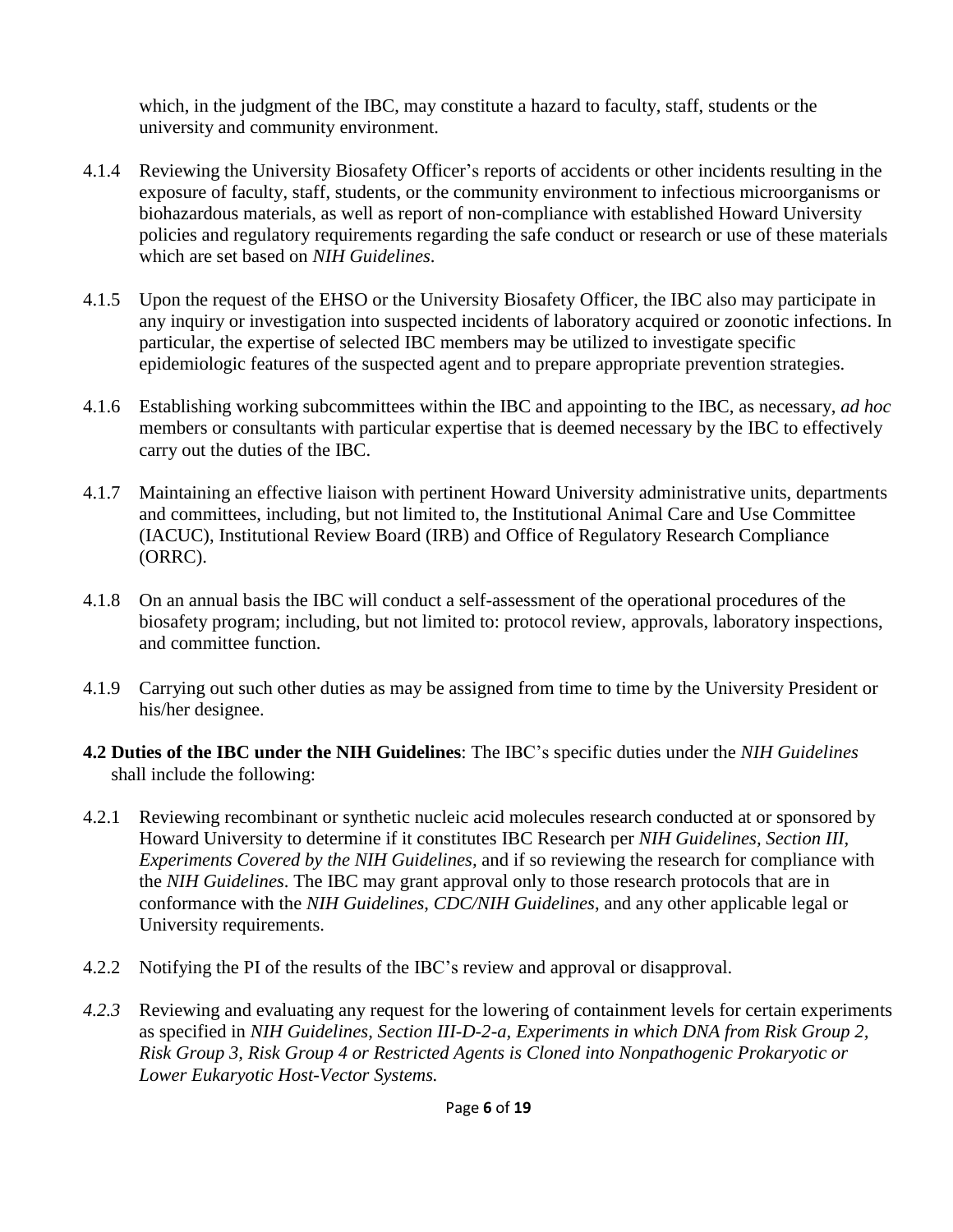- *4.2.4* Setting containment levels for protocols as set forth in *NIH Guidelines*, *Sections III-D-4, Experiments Involving Whole Animals and III-D-5, Experiments Involving Whole Plants.*
- 4.2.5 Establishing and implementing a method whereby the IBC periodically reviews recombinant or synthetic nucleic acid molecules research conducted at Howard to ensure compliance with *NIH Guidelines* (e.g., through conduct of compliance review, inspections, audits, etc.).
- 4.2.6 Reviewing and adopting emergency plans covering accidental spills and personnel contamination resulting from DNA research. Such plans shall follow recommendations found in the NIH Laboratory Safety Monograph *[\(link here\)](http://vpresearch.louisiana.edu/sites/research/files/NIH-Lab_Safety_Monograph.pdf)* and shall include provisions for cooperating with state and local public health departments by reporting any significant research-related illness or accident that may be hazardous to the public health.
- 4.2.7 Reporting any significant violations of the *NIH Guidelines* or any significant research related accidents or illness to the appropriate institutional officials, institutional committees and NIH OBA at the address specified in Section 3.2.2 immediately; i.e. within 3 business days dependent upon the severity of the incident. Reports shall be sent to NIH OBA and copies of any such reports shall be maintained by the University Biosafety Officer and the ORRC at Howard University.
- *4.2.8* Performing such other duties and functions as may be delegated to the IBC in accordance with *NIH Guidelines, Section IV-B-2, Institutional Biosafety Committee.*

## **SECTION 5: MEMBERSHIP AND ORGANIZATION OF THE IBC**

- **5.1 Number of Members**: The IBC may have up to twelve (12) members, each of whom shall be appointed by the University President or his/her designee. President, or his/her designee, may increase or decrease the number of members on the IBC, but in no event shall the number of members be less than five (5).
- **5.2 Qualifications of Members**: The IBC membership shall be composed of persons who collectively have experience and expertise in recombinant or synthetic nucleic acid molecules technology and the capability to assess the safety of recombinant or synthetic nucleic acid molecules research and to identify any potential risk to public health or the environment. In addition to including members with expertise in recombinant or synthetic nucleic acid molecules technology, the IBC also shall include members with expertise in biological safety and physical containment, as well as including, or having available as ex officio members or consultants, persons who are knowledgeable in institutional commitments and policies, applicable law, standards of professional conduct and practice, community standards and the environment. The IBC members shall have:
	- 5.2.1 At least one (1) but no more two (2) members will be selected from the community (hereinafter the "Community Members") and shall have no present affiliation with Howard apart from their membership on the IBC. These members shall represent the interests of the surrounding community with respect to health and protection of the environment, and they may be individuals such as state or local public health or environmental agency officials, members of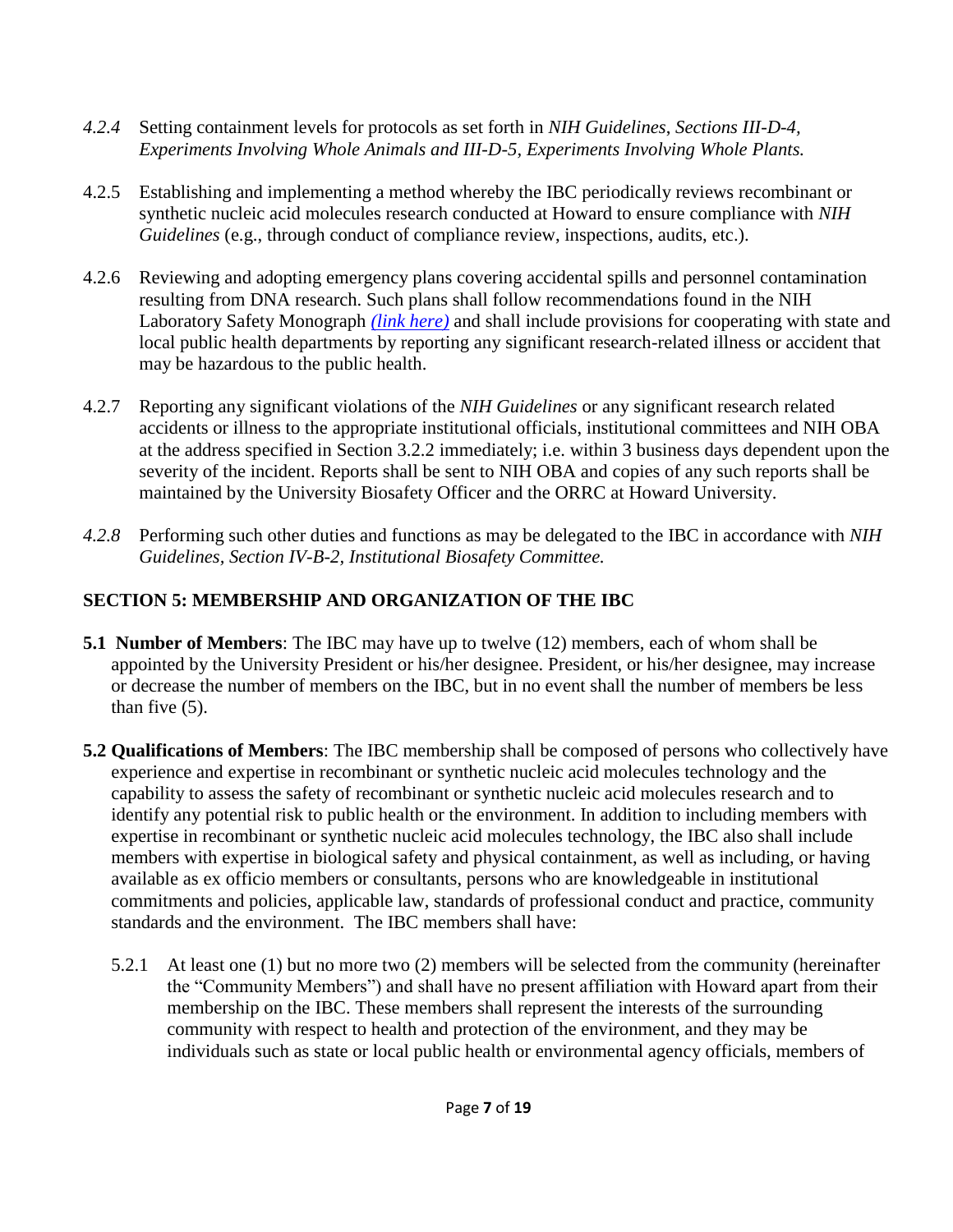local governmental bodies or persons active in medical, occupational health or environmental concerns in the community.

- 5.2.2 University Biosafety Officer.
- 5.2.3 Other members of the IBC shall be scientists from Howard University communities, (schools, departments, units or centers) that are involved in biomedical research or on-going activities involving infectious diseases, and recombinant or synthetic nucleic acid molecules in microorganisms, plants, or vertebrates**.**
- **5.3 Ex Officio Members**: The following persons shall be members of the IBC by virtue of the positions that they hold at Howard:
- 5.3.1 Vice President of the Office of Research Compliance: The Vice President of the ORRC shall serve as a non-voting member of the IBC.
- 5.3.2 Director of the EHSO: The Director of the EHSO shall be a non-voting member of the IBC.

#### **5.4 IBC Chair and Co-Chair**

- 5.4.1 Chair: The University President, or his/her designee, shall appoint a Chair of the IBC among the members appointed to the IBC.
- 5.4.2 Co-Chair: The IBC members shall elect a Co-Chair by majority vote. The Co-Chair shall exercise all rights and responsibilities of the Chair in the event of the absence or unavailability of the Chair.

#### **5.5 IBC Administrative Support Staff**

- 5.5.1 The administrative support staff shall be member(s) of the staff of Office of Regulatory Research Compliance.
- 5.5.2 Duties: The administrative support staff shall be responsible for performing the following duties:
	- 5.5.2.1 Membership Roster: Keeping a current roster of all members (including the Community Members) of the IBC that specifies for each member (and any alternate members): (a) name; (b) title; (c) contact information; (d) biographical sketch, e) effective date of appointment and ending date of member's term; (f) specification of whether member is appointed or ex-officio; (g) specification of whether member is voting or non-voting; (h) specification of any office or post held within the IBC by the member (e.g., Chair, Co-Chair, etc.), including effective date and ending date of terms for which office or post is held; (i) specification of each member's expertise.
	- 5.5.2.2 Contact Person: Serving as a "Contact Person" for the IBC to receive IBC application from PI, set up IBC meetings, and serve as liaison among IBC members and between IBC and ORRC, PI, and NIH/OBA.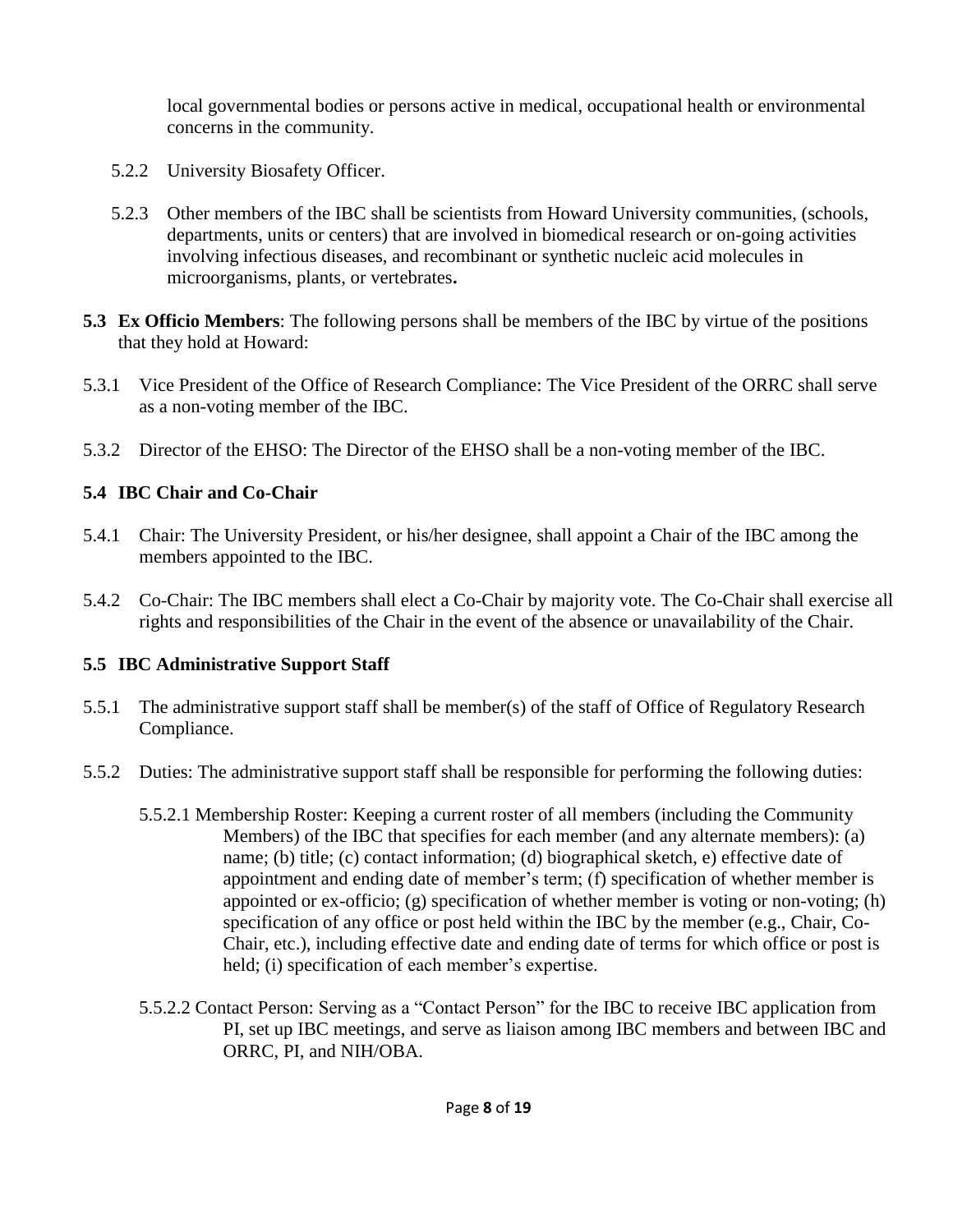- 5.5.2.3 Attendance: Keeping accurate attendance of all members at each meeting of the IBC.
- 5.5.2.4 Quorum: Keeping track to ensure that there is a quorum of members at the beginning and throughout the course of each IBC meeting, including noting within the meeting minutes when any IBC member leaves the meeting and when he/she returns. A quorum shall be constituted when a majority of the voting members (1/2 of the committee members) of the IBC are present and the presence of at least one Community Member is a part of that majority. No IBC business shall be conducted unless a quorum is present.
- 5.5.2.5 Minutes: Keeping accurate minutes of each IBC meeting, including, but not limited to the following: (a) the date, time and place of the meeting; (b) a list of all individuals in attendance and a record of the presence of a quorum in accordance with Section 5.5.2.3 above, including a record of any persons who leave or enter during the course of the meeting and any resulting failure in quorum; (c) a description of whether the meeting was open or closed to the public, and if closed, the reasons for closing it; (d) a description of any discussion regarding the prior meeting's minutes, including any recommendations for corrections thereto, and a description of the vote as to whether the prior meeting's minutes were approved or disapproved; (e) a description of all items of old and new business discussed; (f) a description of all protocols reviewed and of all items of discussion regarding each such protocol; (g) a record of all motions made and whether the motions were approved/disapproved; (h) a record of the votes taken with regard to each protocol or any other item of business requiring a vote by the IBC, including the number of members in favor, those opposed and those who abstained; and (i) the time of the meeting's adjournment. To assist with the preparation of minutes, the meeting can be tape-recorded.
- 5.5.2.6 Circulation and Approval of Minutes: Drafting minutes of each IBC meeting promptly after the conclusion of each such meeting, and circulating these minutes to all IBC members at least one week prior to the next scheduled IBC meeting for comment and a vote of approval at that meeting. Final copies of each IBC meeting minutes (including any comments or changes suggested at the meeting at which approval was voted) shall be signed by the ORRC Administrative Support Staff and the IBC Chairperson and maintained in a record of "Official Minutes" by the Administrative Support Staff.
- 5.5.2.7 Availability of Minutes: The IBC Official Minutes shall be made available to the public upon request in accordance with *NIH Guidelines*, Section IV-B-2-a-(7), along with any documents that the IBC has submitted to or received from funding agencies that the funding agencies are required to make public. In the event that the IBC receives any public comments regarding its actions, the ORRC Administrative Support Staff shall forward such comments and the IBC's response to the NIH OBA at the address specified in Section 3.2.2
- 5.5.2.8 Annual Report: On behalf of the IBC, and subject to IBC approval, compiling and submitting an annual report to the NIH/OBA, in accordance with NIH Guidelines, Section IV-B-2-a- (3), which includes: (i) a roster of all IBC members clearly indicating the Chair, contact person, University Biosafety Officer (if applicable), plant expert (if applicable), animal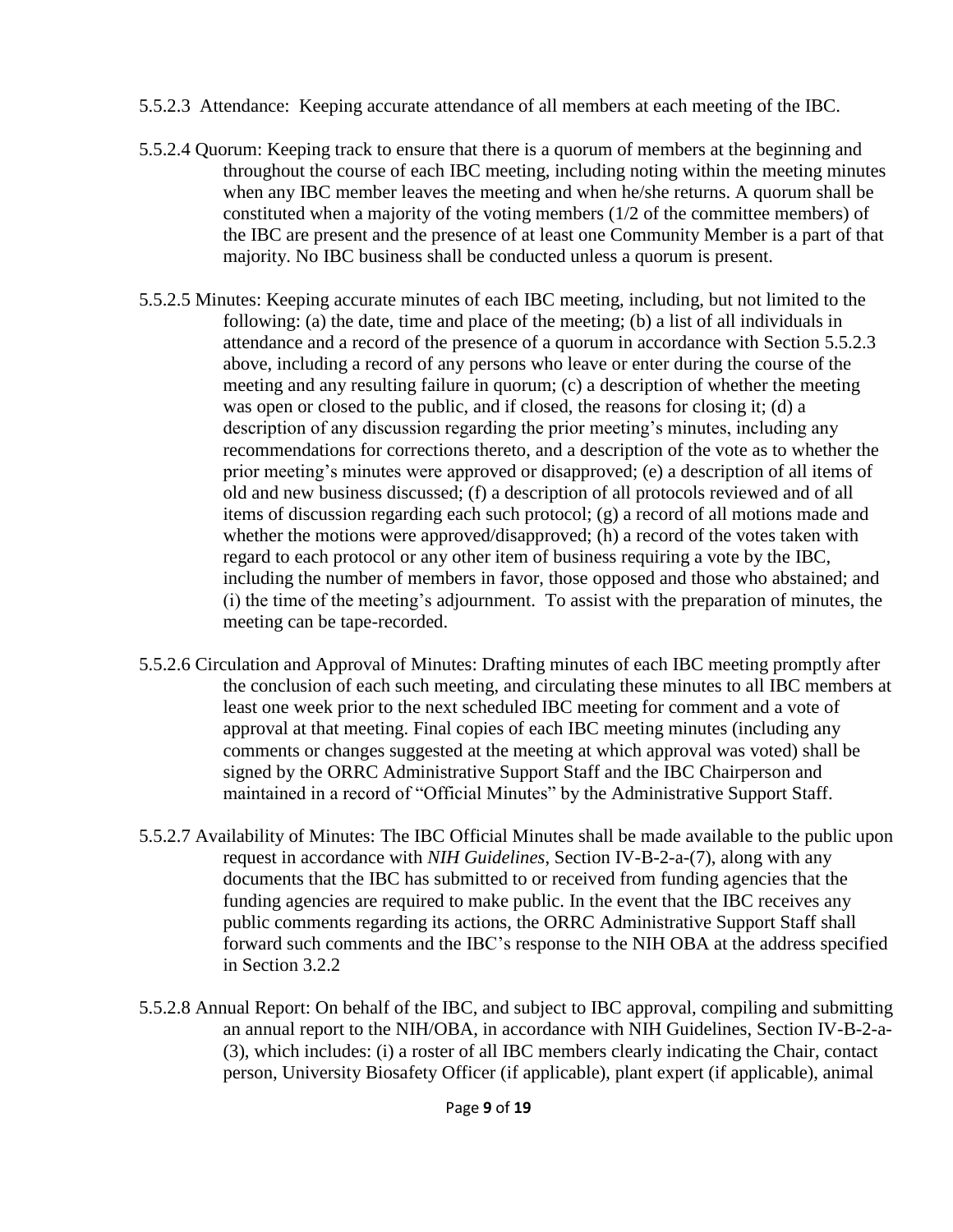expert (if applicable), human gene therapy expertise or *ad hoc* consultant(if applicable); and (ii) biographical sketches of all IBC members (including community members).

5.5.2.9 Records: Collecting and maintaining all records of any actions and activities of the University Biosafety Officer and the IBC, including the Official Minutes as set forth in Sections 5.5.2.5 above. All records shall be kept for the longest of any retention period required by the *NIH Guidelines*, or any other applicable federal, state, local or university requirement.

#### **5.6 Membership Terms & Conditions**

- 5.6.1 Member Terms: Each appointed member of the IBC (excluding ex-officio members) shall be appointed to serve for a term of three (3) years from the effective date of appointment.
- 5.6.2 Officer Terms: The Chair and Co-Chair shall be appointed/ elected to serve for a term of 3-years from the effective date of appointment/election.
- 5.6.3 Additional Terms: IBC members, Chair and Co-Chair may be appointed/ elected to serve an unlimited number of additional three (3) year terms, whether consecutive or non-consecutive.
- 5.6.4 Appointment/Resignation/Removal: (incorporate nomination from the compliance office and IBC chair) All members and officers of the IBC, aside from ex-officio members/officers, serve at the discretion of Howard's President (or his/her designee) and may be removed from membership and/or have their term as an officer terminated by the President (or his/her designee) at any time by written notice from the President (or his/her designee), to the ORRC Administrative Support Staff of the IBC. In the event that a member or officer is removed or resigns from membership/office prior to the expiration of his/her term, the President (or his/her designee) shall appoint (or in the case of the Co-Chair, the IBC shall elect) a replacement to serve for the remainder of that person's term. Members and officers may resign by submitting their written resignations (including the effective date of their resignation) to the Administrative Support Staff. If possible, resigning members/officers shall provide the Administrative Support Staff with the names of potential successors who are interested in being appointed to the IBC. The Administrative Support Staff, in turn, shall pass such names onto the President, or his/her designee, for consideration. The Administrative Support Staff shall announce any appointment/resignations, along with their effective dates, at the soonest possible IBC meeting or by written communication to IBC members. Members shall not be permitted to vote or take place in IBC activities until their appointment has become effective and been announced to the other IBC members.
- 5.6.5 Voting: Each member shall be entitled to one vote. In order to vote, a member must be present at a duly-constituted IBC meeting at which a quorum is present; there shall be no voting by proxy.
- 5.6.6 Conflicts-of-Interest: No IBC member may be involved in the review or approval of a protocol or project in which he/she has been or expects to be engaged or has a direct financial interest, except to provide information to the IBC regarding the protocol/project. Any such IBC member shall recuse himself/herself from the portion of the IBC meeting in which any such protocol is considered; shall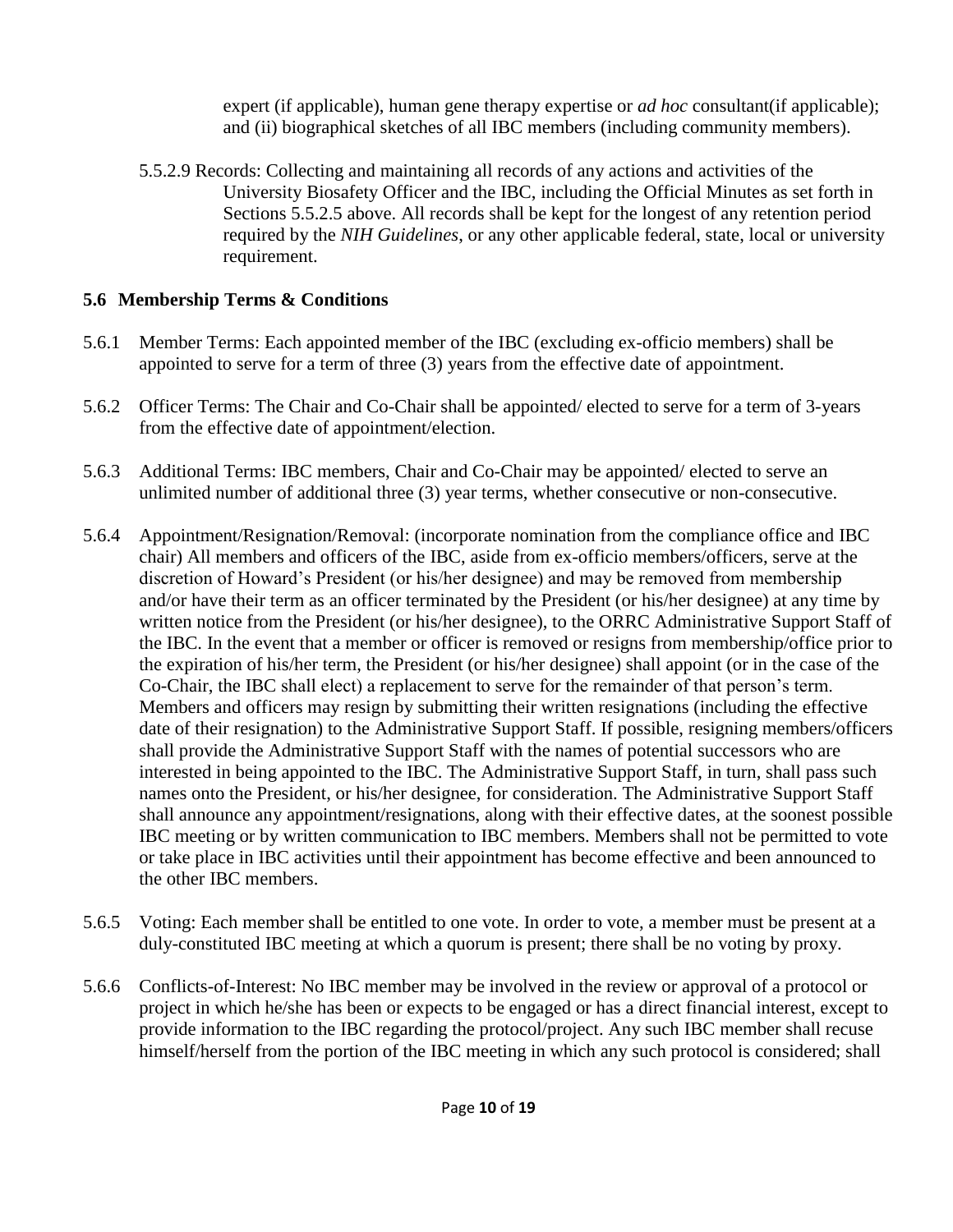not vote on the protocol or be present for the vote; and shall not be counted towards a quorum necessary for the consideration of the protocol/project.

5.6.7 Attendance at Meeting via Computer or Telephonic Means: An IBC member may attend a meeting of the IBC via conference call, video teleconference or webcam, provided that the member has received in advance the materials to be reviewed at the meeting; the member can hear the meeting and be heard by the other members; the member advises the Administrative Support Staff if he/she needs to leave at any time during the meeting; and conference call; and the member votes by voice on matters submitted for a vote. Members who attend the IBC in this manner may be counted toward establishing quorum for the meeting.

#### **SECTION 6: PROTOCOLS REQUIRING SUBMISSION TO THE IBC & REVIEW PROCESS**

- **6.1 IBC Registration Document.** In accordance to the *NIH Guidelines*, all PIs who conduct research sponsored by Howard University or conducted at Howard facilities that involve work with "Biological Toxins," "Infectious Agents," "Select Agents", or "Recombinant or synthetic nucleic acid molecules Molecules", as those terms are defined below, must submit IBC Registration Document (IBC application for Study Approval) along with research protocol to be reviewed by the IBC. All documents requiring full IBC review must be received at least 3 weeks in advance of an IBC meeting in order to be reviewed at the meeting.
- 6.1.1 Biological Toxins: "Poisonous material or product of plants, animals, microorganisms (including, but not limited to, bacteria, viruses, fungi, rickettsiae, or protozoa) or infectious substances, or a recombinant or synthesized molecule, whatever their origin and method of production, and includes any poisonous substance or biological product that may be engineered as a result of biotechnology; produced by a living organism; or any poisonous isomer or biological product, homolog, or derivative of such a substance." [See 42 CFR § 73.1].
- 6.1.2 Infectious Agent: An organism, usually a microorganism, but including helminthes, that is capable of producing infection or infectious disease, and any organism (such as a virus, rickettsiae, bacteria, fungus or parasite) that is capable of invading and multiplying in tissues and having the capacity to cause disease or adverse health impacts on humans, plants or animals. (See *NIH Guidelines, Appendix B* and *CDC/NIH Guideline, Section VIII*)
- 6.1.3 Select Agents: All biological agents or toxins listed at 42CFR part 73, 7CFR331, and 9CFR121. *[\(link 1\)](http://www.selectagents.gov/resources/42%20CFR%2073.pdf)[\(link 2\)](http://www.selectagents.gov/resources/7_CFR_331_-_UPDATED-English.pdf)[\(link 3\)](http://www.ecfr.gov/cgi-bin/retrieveECFR?gp=1&SID=b9126e9fba23e3e7933354a1d2630d72&ty=HTML&h=L&n=9y1.0.1.5.58&r=PART)*
- 6.1.4 Recombinant or synthetic nucleic acid molecules Molecules:
- 6.1.4.1 In the context of the *NIH Guidelines*, recombinant or synthetic nucleic acid molecules molecules are defined as either: (i) molecules that are constructed outside living cells by joining natural or synthetic DNA segments to DNA molecules that can replicate in a living cell, or (ii) molecules that result from the replication of those described in (i) above. Synthetic DNA segments which are likely to yield a potentially harmful polynucleotide or polypeptide (e.g., a toxin or a pharmacologically active agent) are considered as equivalent to their natural DNA counterpart.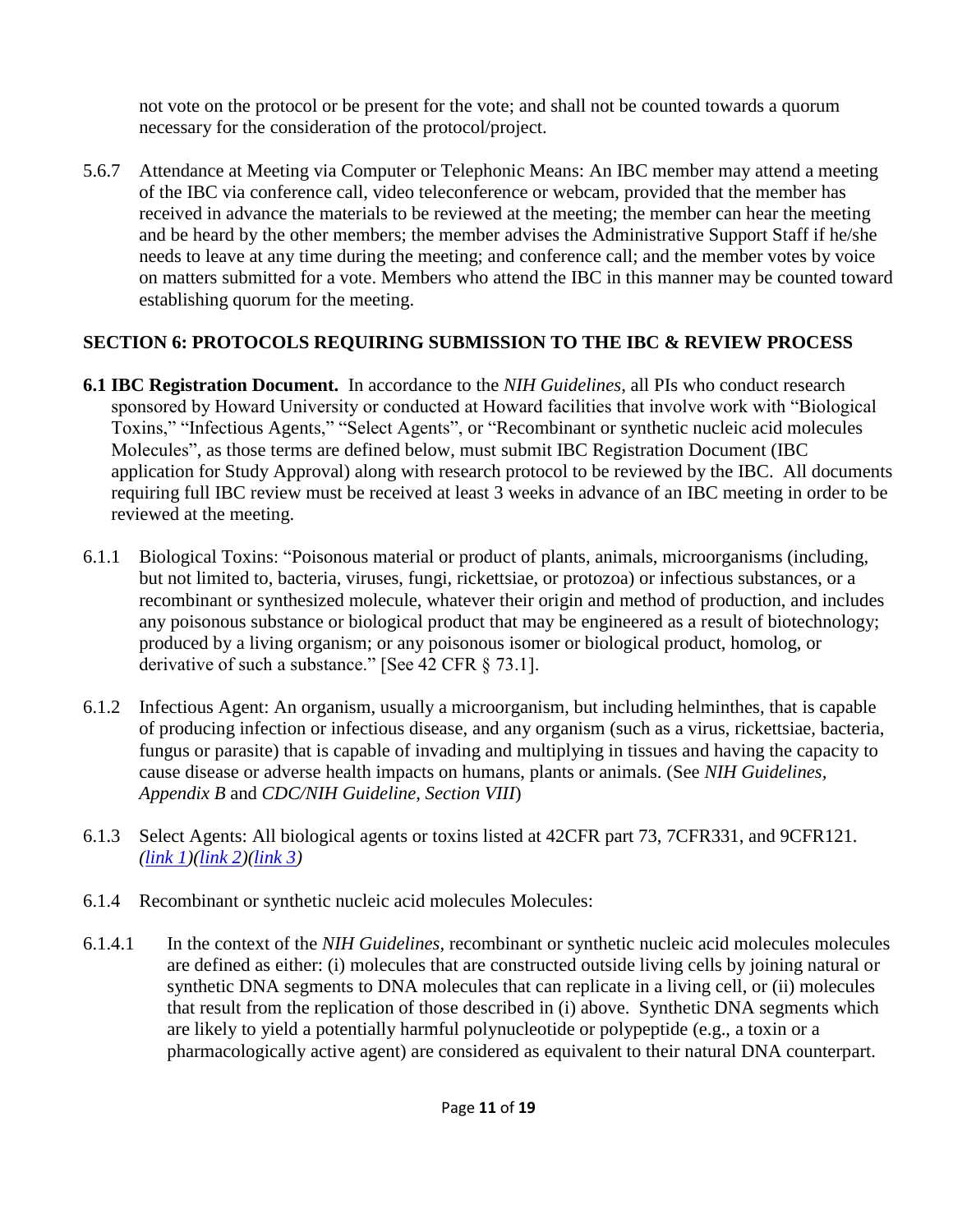- 6.1.4.2 Exempt experiments: The following recombinant or synthetic nucleic acid molecules are exempt from the *NIH Guidelines* and registration with the IBC is not required. (*NIH Guidelines, Section III-F and Appendix C*)
	- 6.1.4.2.1 Those that are not in organisms or viruses.
	- 6.1.4.2.2 Those that consist entirely of DNA segments from a single non-chromosomal or viral DNA source, though one or more of the segments may be a synthetic equivalent.
	- 6.1.4.2.3 Those that consist entirely of DNA from a prokaryotic host including its indigenous plasmids or viruses when propagated only in that host (or a closely related strain of the same species), or when transferred to another host by well-established physiological means.
	- 6.1.4.2.4 Those that consist entirely of DNA from an eukaryotic host including its chloroplasts, mitochondria, or plasmids (but excluding viruses) when propagated only in that host (or a closely related strain of the same species).
	- 6.1.4.2.5 Those that consist entirely of DNA segments from different species that exchange DNA by known physiological processes, though one or more of the segments may be a synthetic equivalent. A list of such exchangers will be prepared and periodically revised by the NIH Director with advice of the RAC after appropriate notice and opportunity for public comment (see *NIH Guidelines, Section IV-C-1-b-(1), Major Actions).(* See *NIH Guidelines, Appendices A-I through A-VI, Exemptions Under Section III-F-6-Sublists of Natural Exchangers,* for a list of natural exchangers that are exempt from the *NIH Guidelines.)*
	- 6.1.4.2.6 Those that do not present a significant risk to health or the environment (*see Section IV-C-1-b-(1)-(c), Major Actions)*, as determined by the NIH Director, with the advice of the RAC, and following appropriate notice and opportunity for public comment. (See *NIH Guidelines*, Appendix C, *Exemptions under Section III-F* for other classes of experiments which are exempt from the *NIH Guidelines*.)
- 6.1.5 Blood, unfixed tissues, primary and established cell cultures derived from human or non-human primates.
- **6.2 Type of Review.** All research that involves recombinant or synthetic nucleic acid molecules molecules, infectious agents, selected biological agents or human tissues described in Section 6.1 receives review by the full IBC.
- **6.3 Tracking of Research Protocols:** Upon receipt of the completed IBC Registration Document and the accompanying research protocol, the Administrative Support Staff shall assign a number to the research protocol, which shall be used for tracking. Any amendments/modifications received for a protocol shall be numbered sequentially upon receipt. The PI should refer to the assigned protocol number in all correspondence with the Administrative Support Staff and the IBC regarding the research protocol.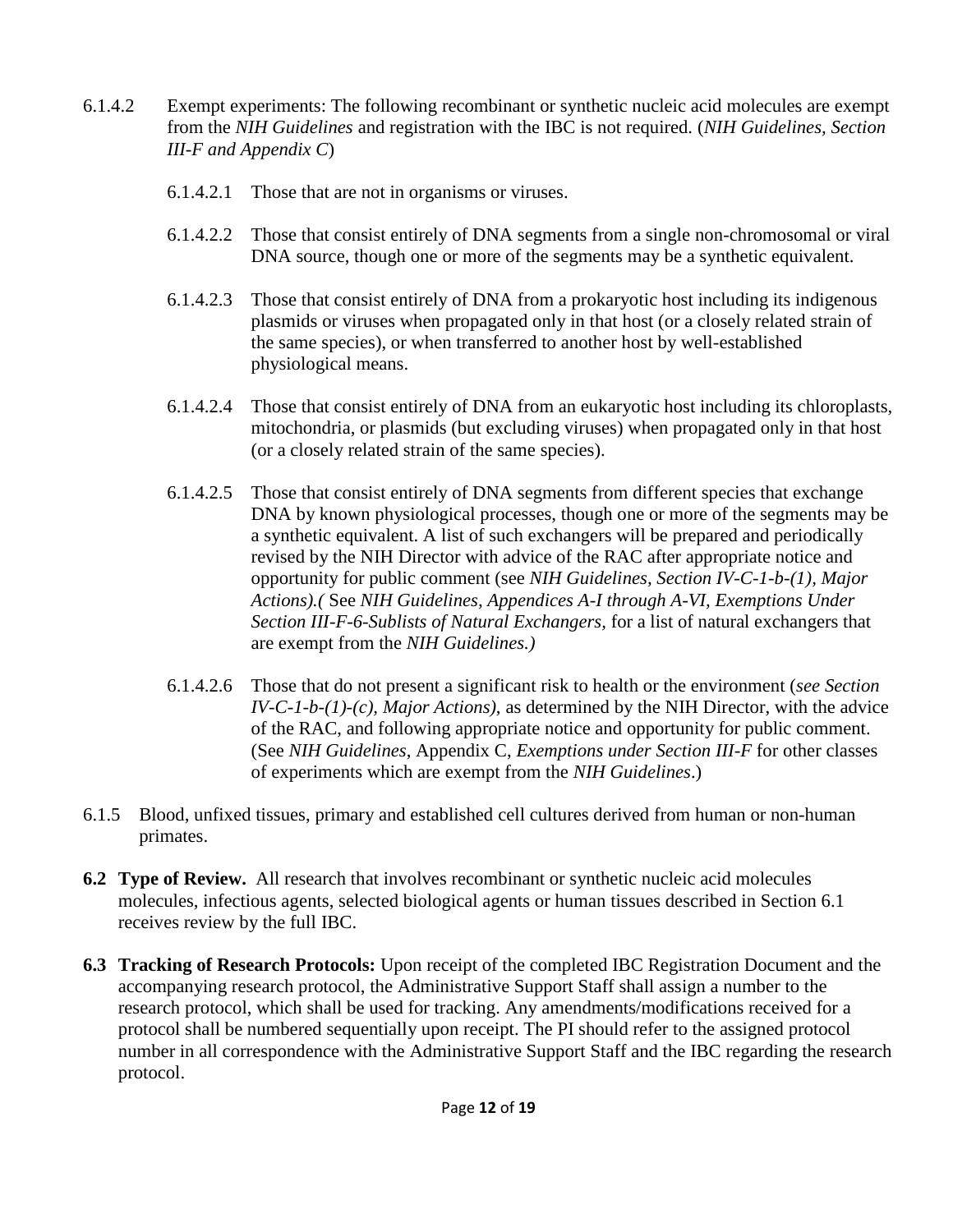- **6.4 Initial Review by IBC Chair and University Biosafety Officer.** The IBC Chair shall review each submitted research protocol for completeness and make a determination as to the type of review that should be provided per Section 6.2 above. An obviously incomplete protocol shall be returned to the PI for completion prior to being presented to the IBC for review. Copies of all protocols to be reviewed by the IBC shall be provided to each member of the IBC. The University Biosafety Officer shall review each submitted research protocol and schedule a laboratory biosafety inspection.
- **6.5 Assignment for Presentation:** For all protocols for which full IBC review is required, the IBC Chair shall assign a primary and secondary reviewer for each protocol or protocol amendment to be reviewed; provided, however, that the following protocol amendments may be reviewed solely by the Chair of the IBC:
- 6.5.1 A change in the title of a protocol, that does not involve any other changes to the protocol or personnel involved in the protocol; and
- 6.5.2 A change to a protocol for research that is not *NIH Guidelines* Research, when the change pertains only to a change in research personnel, other than the PI, assigned to the protocol.
- **6.6 Presentation at the IBC Meeting**. All protocols that require review by the full IBC shall be scheduled for presentation by the assigned reviewers at an upcoming IBC meeting. Either the primary or secondary reviewer must be present at the meeting in order for the protocol to receive proper review. Otherwise, the protocol shall be deferred until the next meeting of the IBC at which the primary or secondary reviewer can be present.
- **6.7 Notification of the PI**: The PI shall receive notice from the IBC indicating that his/her IBC Registration and research protocol or protocol amendment have been received, along with the type of review process that the protocol will undergo, and if full IBC review is required, the date of the IBC meeting at which the protocol or amendment is scheduled for review and the status designated for this application.
- **6.8 Amendments to Protocols**: If a PI makes an addition or modification (referred to herein as an "amendment") to a Protocol that has been reviewed by the Biosafety Office or full IBC, then the PI must resubmit the Intent of Notice along with a copy of the modified protocol highlighted to show additions/modifications. The amendment will be processed as described in Section  $6.2 - 6.7$  above.
- **6.9 Protocol/Amendment Status:** As a part of its review of a protocol or an amendment to a protocol, the IBC will assign one of the following statuses to the protocol or amendment:
- 6.9.1 Approved: This status is given if the IBC approves the protocol/amendment without the need for any changes to the protocol/amendment by the PI. An approval is good for three years, unless a shorter timeframe is specified by the IBC. The IBC approval is nontransferable to another PI.
- 6.9.2 Approved with Provision: This status is given if the IBC has just a few minor questions or issues about the protocol/amendment that the PI must resolve before the protocol can receive full approval. The IBC shall provide the PI with a list of these questions or issues, and the PI must respond to each of these questions/issues in full within 30 days after receiving the list. If the PI fails to respond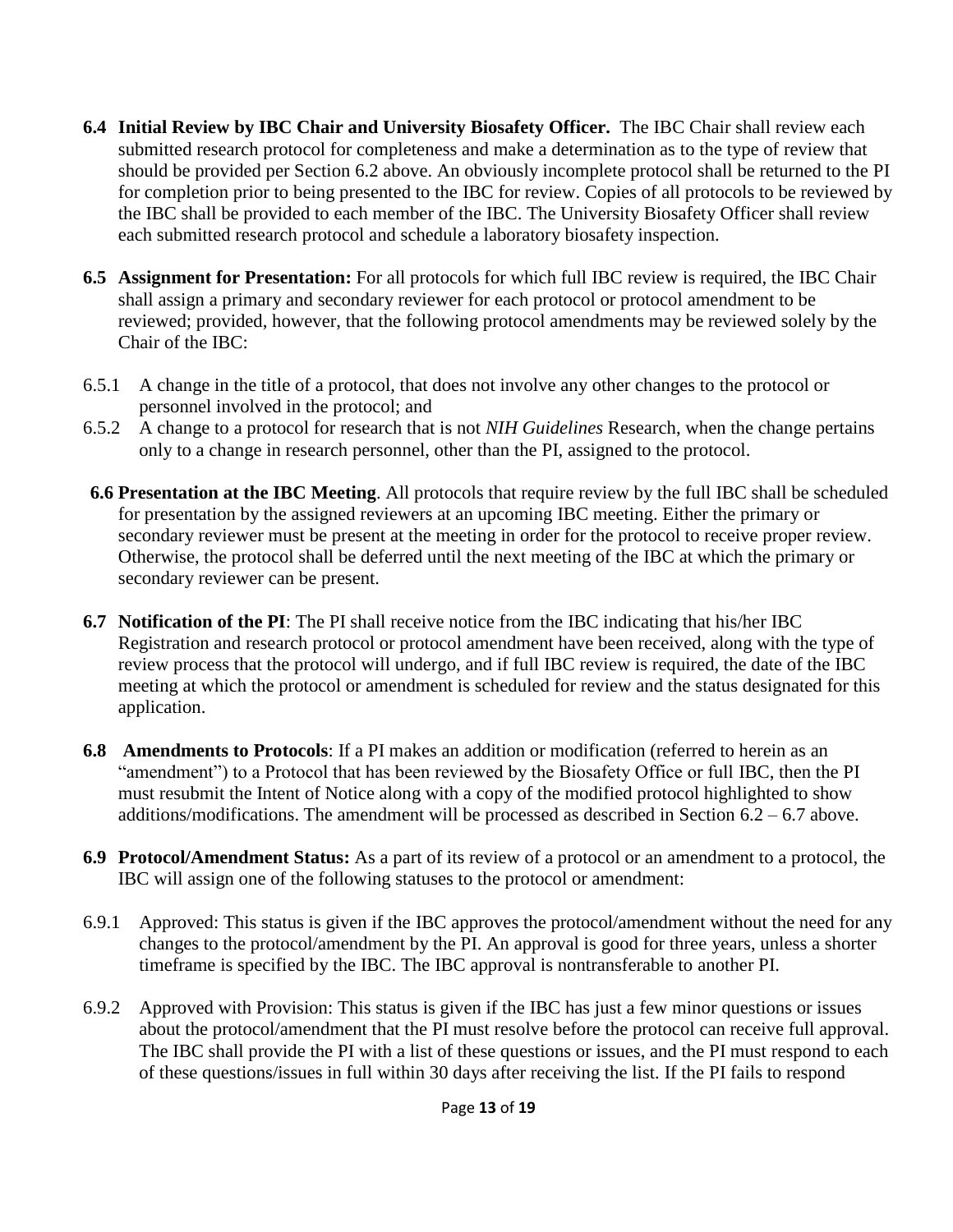within this period, then the protocol/amendment will be withdrawn by the IBC. The PI's response to the questions/issues will be given to the primary and secondary reviewers assigned to the protocol. They will review these responses and report to the IBC Chair as to whether the response is adequate, and if so, the protocol/amendment will be granted the "Approved" status. No work under the protocol/amendment may take place until the protocol/amendment is granted "Approved" status.

- 6.9.3 Disapproved: This status is given if the IBC has major substantive concerns with the protocol/amendment. For example, the protocol/amendment may not be justified; it may pose severe or unnecessary risk; or the PI may have failed to adequately address issues or questions about the protocol/amendment. Further revisions to a Disapproved protocol/amendment will not be accepted by the IBC. The PI may re-write the protocol/amendment with substantial changes and submit it as a new protocol/amendment.
- 6.9.4 Withdrawn: This status is given to protocols/amendments that the IBC has removed from further consideration. This may occur at the PI's request or when the PI has failed to respond to questions from the IBC in the allotted time which is 90 days from receipt of correspondence. Extenuating circumstances will be discussed on a case-by-case basis.
- 6.9.5 Suspended: This status is given if the IBC determines that serious questions or issues have arisen with regard to a protocol, or the manner in which the protocol is being conducted that should cause its Approved status to be removed. For example, the IBC may receive allegations that the protocol is not being conducted in accordance with the *NIH Guidelines* or it may receive notice from another University committee with jurisdiction over the protocol that the protocol has been suspended by that group. The IBC may, in its discretion, suspend all or part of a protocol. The IBC, in connection with the Office of Regulatory Research Compliance, shall immediately notify the PI of any Suspension, and the PI shall immediately stop any work under the Suspended protocol (or Suspended portion of the protocol) until clearance to resume work is received from the IBC. The IBC may conduct or cooperate in such inquiries/ investigations as it deems necessary to determine if a protocol should be suspended, or to determine if a Suspended protocol may have its Approved status reinstated.
- 6.9.6 Terminated: This status is given to protocols that are no longer active. Research cannot be conducted under protocols that are terminated. The PI may terminate a protocol by writing to the IBC Chair. If a PI does not take proper steps to renew a protocol when its Approved status is set to expire, then the protocol will be terminated (within 60 days of expiration). The IBC may also take steps to terminate a protocol that has been suspended, based on the results of appropriate inquiries/investigations conducted by the IBC or other appropriate Howard University committees or units with jurisdiction over the protocol. The IBC shall send out a written notice of Termination to the PI on any protocol that is terminated. This notice may be copied to other University committees or units, as appropriate. No work should continue under a protocol after it is terminated. If the PI wishes to conduct future work under a terminated protocol, he/she must submit the protocol for approval as a new protocol. Termination of the IBC protocol will garner a response by other applicable regulatory committees; i.e., IACUC and IRB.
- **6.10Protocol Terminations:** A PI should request that the IBC terminate a protocol when the protocol has ended and Biological Toxins, Infectious Agents or Recombinant or synthetic nucleic acid molecules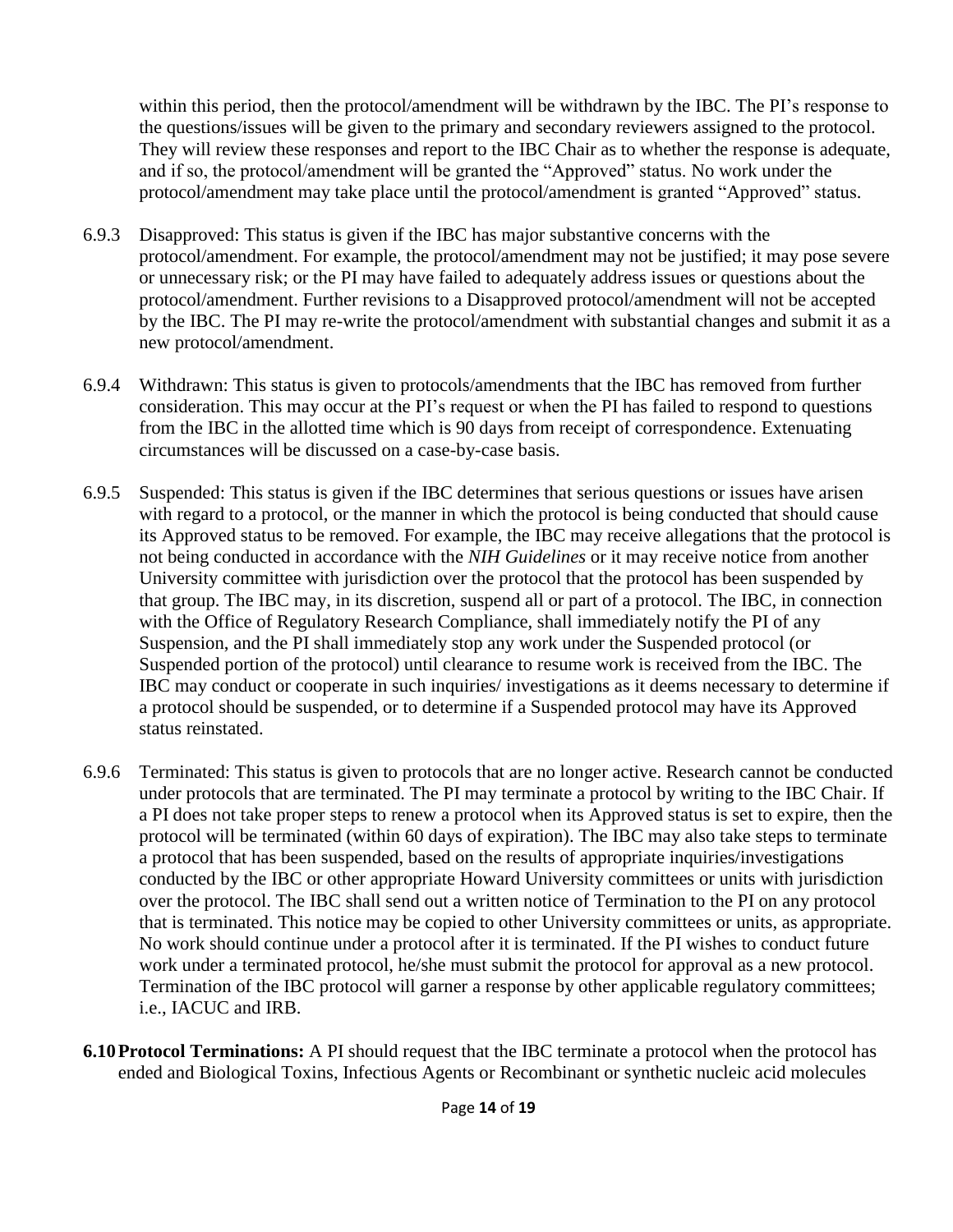Molecules are no longer being used. The PI should notify the IBC in writing of the request for termination. If a faculty member leaves the University, he/she should notify the IBC in writing that his/her protocol should be terminated. In addition, the IBC may terminate a protocol as set forth above in Section 6.9.6.

### **SECTION 7: RESPONSIBILITIES OF PRINCIPAL INVESTIGATORS**

### **7.1 General Responsibilities**

- 7.1.1 Principal Investigator is responsible for compliance with *NIH Guidelines* and University Policies: Each PI at Howard is responsible for ensuring that his/her research is in full compliance with those *NIH Guidelines* as well as with any other applicable laws and regulations or University policies and procedures. Any failure on the part of the PI to comply with such applicable laws, regulations, policies and procedures may result in Suspension or Termination of the research and/or other appropriate actions, including disciplinary actions, being taken against the PI by appropriate University committees or officials.
- 7.1.2 Research Subject to IBC Review: The PI shall be responsible for ensuring that all research under a protocol requiring IBC review is properly submitted to the IBC for review and that IBC approval is granted before any research under the protocol is initiated. The PI shall also be responsible for ensuring that any required approval from other University committees is obtained before initiating the research (e.g., IRB approval, IACUC approval, etc.). The PI shall also make any proper notification to IBC of the initiation of any Experiments that Require IBC Notice Simultaneous with Initiation in accordance with *NIH Guidelines*, [Section III-E.](http://oba.od.nih.gov/rdna/nih_guidelines_new.htm#_Toc331174004)
- 7.1.3 Reporting Responsibilities: The PI shall fulfill all required reporting responsibilities per Section 7.5 below.
- 7.1.4 Training: The PI shall be adequately trained in good laboratory practices, as defined by CDC Guidelines, and shall adhere to such techniques in his/her research. The PI also shall ensure that his/her employees and assistants are adequately trained (the training is documented with dates and subject matter covered), follow appropriate lab techniques and complete the Environmental Health and Safety training.
- 7.1.5 Adherence to IBC and Other University Safety Plans: The PI shall adhere to all IBC-approved and other University-approved plans for handling, managing, using, storing and shipping Biological Toxins, Infectious Agents, and Recombinant or synthetic nucleic acid molecules Molecules including plans regarding the handling of accidental spills and contamination.

## **7.2 Specific Responsibilities of the PI with Regard to the IBC**

- 7.2.1 The PI shall:
- 7.2.1.1 Make an initial determination of the required levels of physical and biological containment in accordance with the *NIH Guidelines*,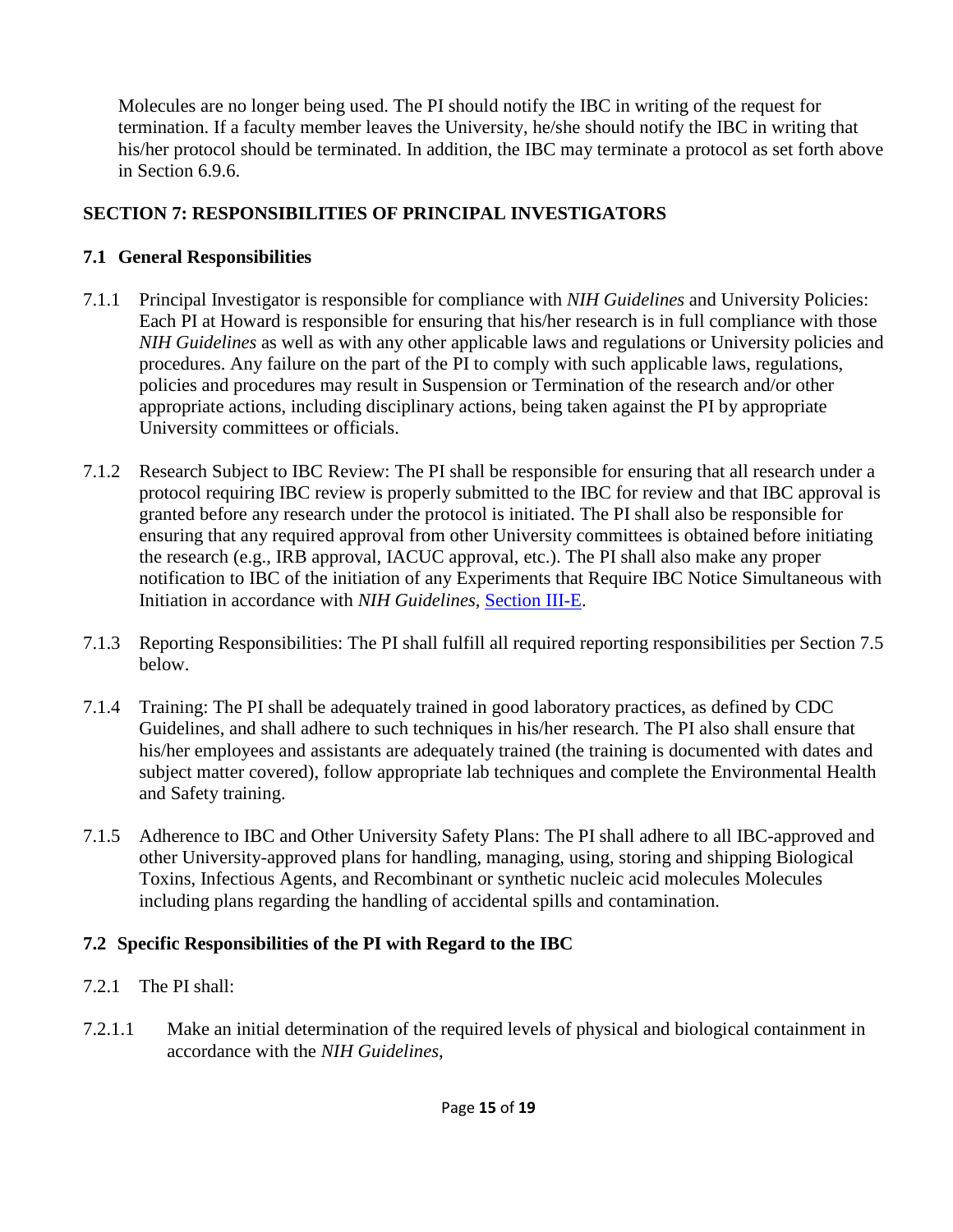- 7.2.1.2 Select appropriate laboratory techniques to be used for the research,
- 7.2.1.3 Submit his/her initial research protocol and any subsequent amendment to that protocol to the IBC for review, and
- 7.2.1.4 Continue communication with the IBC throughout his/her conduct of any protocol subject to the IBC's jurisdiction for renewal or amendment of the protocol and immediately advising the IBC of any adverse events, significant problems, violations of *NIH Guidelines* or significant researchrelated accidents or illnesses related to the protocol.
- 7.2.2 Human Gene Transfer Experiments: The PI shall ensure that no human research participant shall be enrolled in a human gene transfer experiment until the NIH RAC review process has been completed; both IBC and IRB approvals have been obtained; and all other applicable regulatory authorizations have been obtained.

## **7.3 Responsibilities of Principal Investigator Prior to and During Conduct of Research**

- 7.3.1 Prior to Initiating Research the PI shall:
- 7.3.1.1 Make available to all laboratory staff the protocols that describe the potential biohazards and the precautions to be taken;
- 7.3.1.2 Instruct and train laboratory staff in the practices and techniques required to ensure safety, as well as in the procedures for dealing with accidents; (all such training is documented with dates and subject matter covered); and
- 7.3.1.3 Inform the laboratory staff of the reasons and provision for any precautionary medical practices in which they are advised or requested to participate, e.g., vaccination, serum collection, etc. The investigator is then required to complete a risk assessment questionnaire and verify that they have undergone an occupational health assessment through Howard University Employee Health Department.
- 7.3.2 During the Conduct of the Research the PI shall:
- 7.3.2.1 Supervise the performance of the laboratory staff to ensure that the required safety practices and techniques are followed as specified in the BSL-1 or BSL-2 checklist.
- 7.3.2.2 Correct work errors and conditions that may result in the release of recombinant or synthetic nucleic acid molecules materials;
- 7.3.2.3 Ensure the integrity of the physical containment and the biological containment used in the protocol.
- 7.3.2.4 Comply with reporting requirements for human gene transfer experiments conducted in compliance with the *NIH Guidelines.*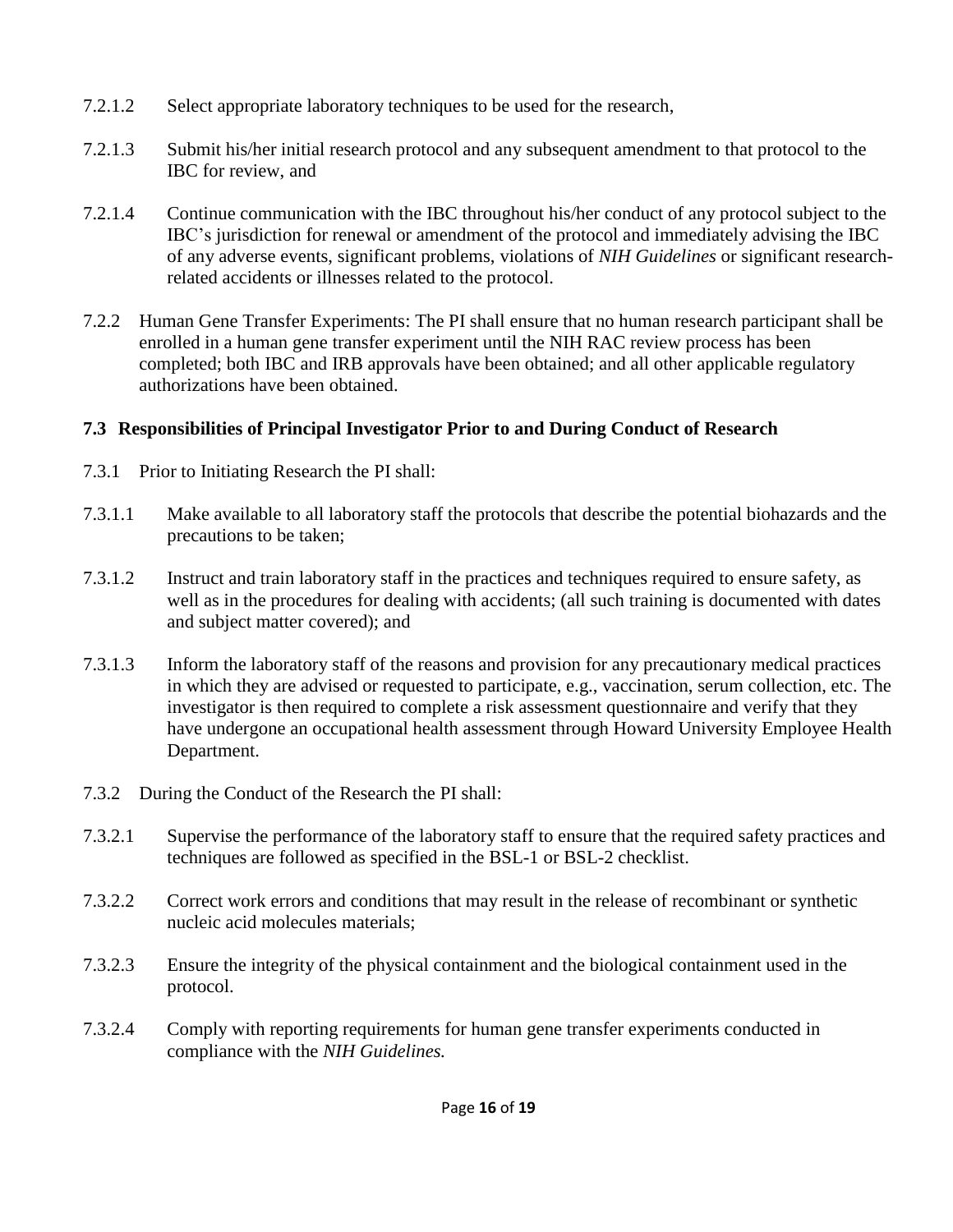7.3.2.5 Investigate and report any significant problems pertaining to the operation and implementation of containment practices and procedures in writing to the University Biosafety Officer and the IBC. The Greenhouse/Animal Facility Director, NIH/OBA, and other appropriate authorities may be contacted when applicable. (Reports to NIH/OBA shall be sent to the address specified in Section 3.2.2)

#### **7.4 Specific Responsibilities of Principal Investigator with Regard to Submission of Information/Petitions to NIH OBA**

- 7.4.1 The PI shall be responsible for submitting the following information/petitions to NIH OBA with regard to the PI's protocols, and unless otherwise specified, copies of all such information/petitions shall also be provided to the IBC:
- 7.4.1.1 Certification of new host-vector systems;
- 7.4.1.2 Petitions for proposed exemption from the *NIH Guidelines*, along with a copy of notice of the request for the exemption sent to the IBC;
- 7.4.1.3 Petition, with a copy of the IBC's concurrence, for approval to conduct experiments specified in *NIH Guidelines, Section III-A-1, Major Actions Under the NIH Guidelines and III-B, Experiments that Require NIH OBA and IBC Approval before Initiation;* (Add Hyperlink)
- 7.4.1.4 Petition for determination of containment for experiments requiring case-by-case review; and
- 7.4.1.5 Petitions for determination of containment for experiments not covered by the *NIH Guidelines*.
- 7.4.1.6 Certification that all aspects of *Appendix M* of the *NIH Guidelines* have been appropriately addressed prior to submission of a human gene transfer experiment to NIH OBA, including provision of a letter signed by the PI on institutional letterhead acknowledging that the document being submitted to NIH OBA complies with requirements set forth in Appendix M of the *NIH Guidelines*.

#### **7.5 Principal Investigator Reporting of Adverse Events and other Events to University Biosafety Officer**:

- 7.5.1 The PI shall immediately report the occurrence of the following events in writing to the University Biosafety Officer who in turn shall report such events to the IBC Chair and determine further reporting requirements. (Subsequent amendments to the original report should also be communicated to the UBSO.) A form for reporting incidents should be generated to allow for uniform reporting to the UBSO:
- 7.5.1.1 Significant problems pertaining to any protocol subject to the IBC's jurisdiction, including problems pertaining to the operation and implementation of containment practices and procedures.
- 7.5.1.2 Violations of *NIH Guidelines* and Howard University IBC Policies and Procedures.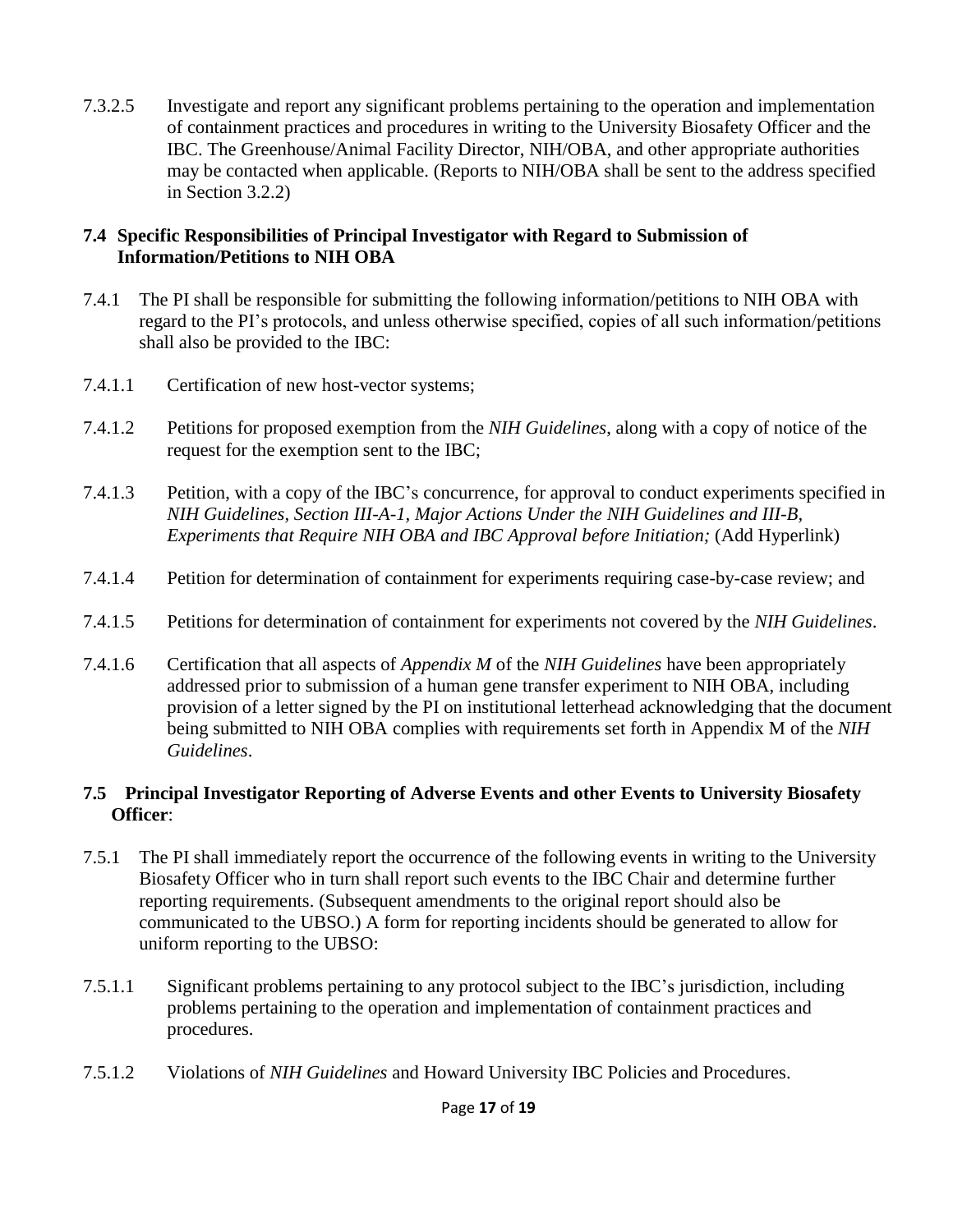- 7.5.1.3 Any significant research-related accidents, injuries, exposures and illnesses. Any protocols involving human subjects shall be reported to the Howard University IRB; any protocols involving animal subjects shall be reported to the Howard University IACUC.
- 7.5.1.4 Any activities that do not comply with reporting requirements for human gene transfer experiments as set forth in the *NIH Guidelines*, Appendix M-I-C, Reporting Requirements, including but not limited to reporting requirements for Serious Adverse Events associated with the use of a gene transfer product. (Add Hyperlink)
- 7.5.2 Reporting: The PI shall then, in conjunction with the University Biosafety Officer, further report any of the events set forth in the section above as follows. (Subsequent amendments to the original report should also be communicated to these entities.):
- 7.5.2.1 To the IBC by letter to the Chair of the IBC -- immediately
- 7.5.2.2 To any Greenhouse/Animal Facility Director; -- immediately
- 7.5.2.3 To NIH/OBA-- within 30 days.
- 7.5.2.4 To any other appropriate authorities within legally prescribed times or 30 days, whichever is less.

#### **SECTION 8: CONDITIONS OF APPROVAL**

- **8.1** Lab Inspections: As a condition of approval for all IBC protocols, the lab(s) at which the protocols are to be carried out must have passed a lab inspection carried out by the University Biosafety Officer in accordance with criteria established by the IBC in conjunction with the Environmental Health and Safety Officer (EHSO) (Add Hyperlink). The University Biosafety Officer shall establish the intervals at which labs must be re-inspected, which shall be no less than annually. (For Laboratory Biosafety Level Criteria, see *NIH Guidelines, Appendix* G and *CDC/NIH Guidelines Section IV and Appendix A*) (Add Hyperlink)
- **8.2** Safety Training Course: The laboratory employee should successfully complete all health safety training courses offered by the University EHSO and annual refresher course. The safety training course is offered online through<https://www.ehetraining.com/howarduniv> (Unit Passcode: COM1002b).
- **8.3** Occupational Health: As a condition of approval for IBC protocols, the IBC may establish occupational health requirements that must be fulfilled by the personnel working on the protocol, including, but not limited to enrollment with Employee Health; obtaining certain immunizations (or signing declination statements, as appropriate); and obtaining certain health screening or testing.

#### **SECTION 9: RECORD KEEPING**